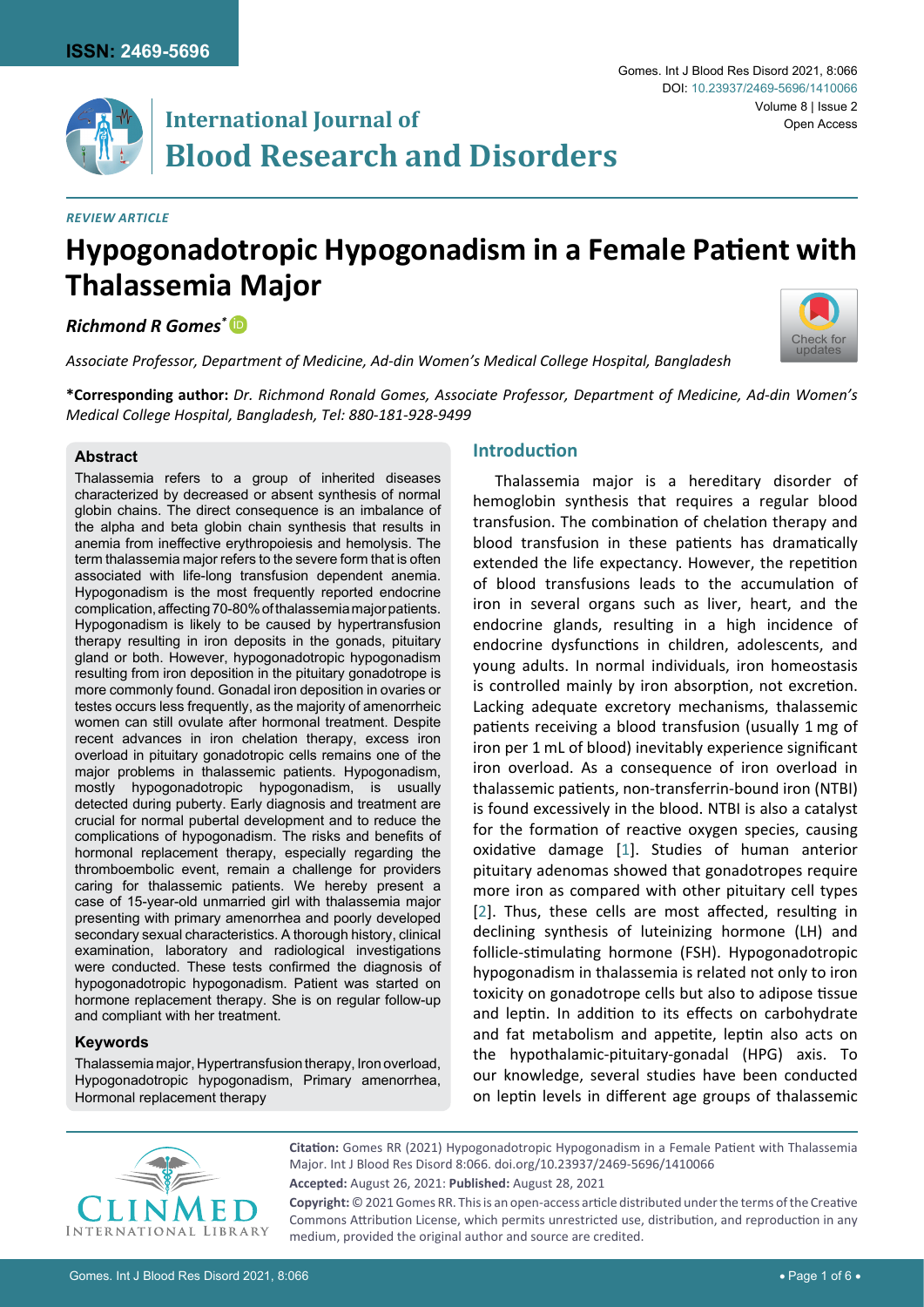patients, and in all of them low leptin levels were observed [[3](#page-4-2)]. The direct effect of iron, in particular that of NTBI, on the ovaries and testes is currently unknown. The ovarian reserve is preserved in the majority of female thalassemia patients, even in women with amenorrhea.

Primary amenorrhea resulting from hypogonadotropic hypogonadism occurs when the hypothalamus fails to secrete adequate amounts of gonadotropin releasing hormone (GnRH) or when a pituitary disorder is associated with inadequate production or release of pituitary gonadotropins [[4](#page-4-3)]. Thalassemia major can produce hypopituitarism. This hypopituitarism leads to hypogonadotropic hypogonadism, an endocrinopathy occurring secondary to iron overload [[5](#page-4-4)]. The iron overload is a consequence of frequent blood transfusion, which is the most important treatment modality for thalassemia major. Other possible causes of hypogonadism in beta thalassemia major include liver disorders, chronic hypoxia, diabetes mellitus and zinc deficiency [[6\]](#page-4-5). The anterior pituitary is especially sensitive to increased iron concentration which disrupts the hormonal secretion leading to hypogonadism, short stature and acquired hypothyroidism [[7\]](#page-4-6). We present a case of primary amenorrhea in a thalassemic patient to highlight that hypertransfusion and regular chelation therapy may have allowed improved survival in patients with thalassemia major but despite medical advances, growth failure and hypogonadism remains a significant clinical problem in these patients in adolescence.

### **Case Report**

A 16-year-old unmarried girl, a known case of thalassemia major at the age of 1, reported to the medicine outpatient department with primary amenorrhea and poor development of secondary sexual characters. She gave history of receiving monthly blood transfusions since she was 6 months of age and daily table to deferasirox as a chelating agent. She gave no history of weight loss, night sweats, headache, or visual disturbances. On examination, she was a thinly built, short statured girl with a height of 132 cm (52 inch). She had a hypoplastic nose with a thalassemic facies. The girl had mild pallor, but no thyromegaly, acanthosis nigricans, or galactorrhea. Her breast development was prepubertal (Tanner Stage I) and absent pubic and axillary hairs. The abdominal examination was within normal limits and undergone splenectomy 8 years back. Gynecological examination revealed the external genitalia to be prepubertal. Per speculum and vaginal examination was not carried out due to her unmarried status. However, uterus could be felt on per rectal examination.

Laboratory investigations including whole hematological and biochemical parameters were carried out which revealed hemoglobin of 7.5 gm/dl (normal 12-16 gm%), MCV-72.5 fL (normal 78-98 fL),

<span id="page-1-0"></span>

dended upper mediastinal and rib in rib appearance (arrow head).

MCH: 25 pg (normal 28-32 pg), RDW: 20% (normal 11-14%). Reticulocyte count was 13.2% (normal upto 2%). PBF showed anisochromia, anisocytosis including normocytes, microcytes with fair number of target cells, spherocytes, schistocytes and plenty of neucleated RBC's with normal white cells and platelets. Serum ferritin was raised 3138 ng/ml (N: 50-150 ng/ml). A detailed endocrinological profile was also conducted which was suggestive of hypogonadotropic hypogonadism as evidenced by FSH 1.66 mIU/ml (normal 3-8 mIU/ml) LH 1.01 mIU/ml (normal 2-11 mIU/ml), Estradiol 10.0 pg/ ml (normal 20.4 pg/ml). TSH was a bit raised 6.97 mIU/ ml (normal 5.5-6.5 mlU/ml). Anti TPO was highly raised (116 u/l, normal less than 10 u/l) Ultrasonography of the pelvis revealed a infantile uterus  $(2.9 \times 1.7 \times 1.2 \text{ cm})$ with small sized both ovary.

X-ray chest showed cardiomegaly widened upper mediastinal shadow and rib in the rib appearances [\(Figure 1](#page-1-0)). X-ray hand showed thinning of cortex and expansion of medullary cavity ([Figure 2](#page-2-0)). MRI of the brain was suggestive of pituitary iron overload with a small sella and a reduced size of the pituitary gland.

The clinical and endocrinological profile confirmed hypogonadotropic hypogonadism. Based on this diagnosis the patient was started on hormone replacement therapy to mature and maintain her secondary sexual characteristics. She was put on conjugated estrogens and cyclical progestins to prevent unopposed estrogen stimulation of the endometrium. She was also given low dose thyroxine supplement. Patient is on regular follow-up and compliant with her treatment.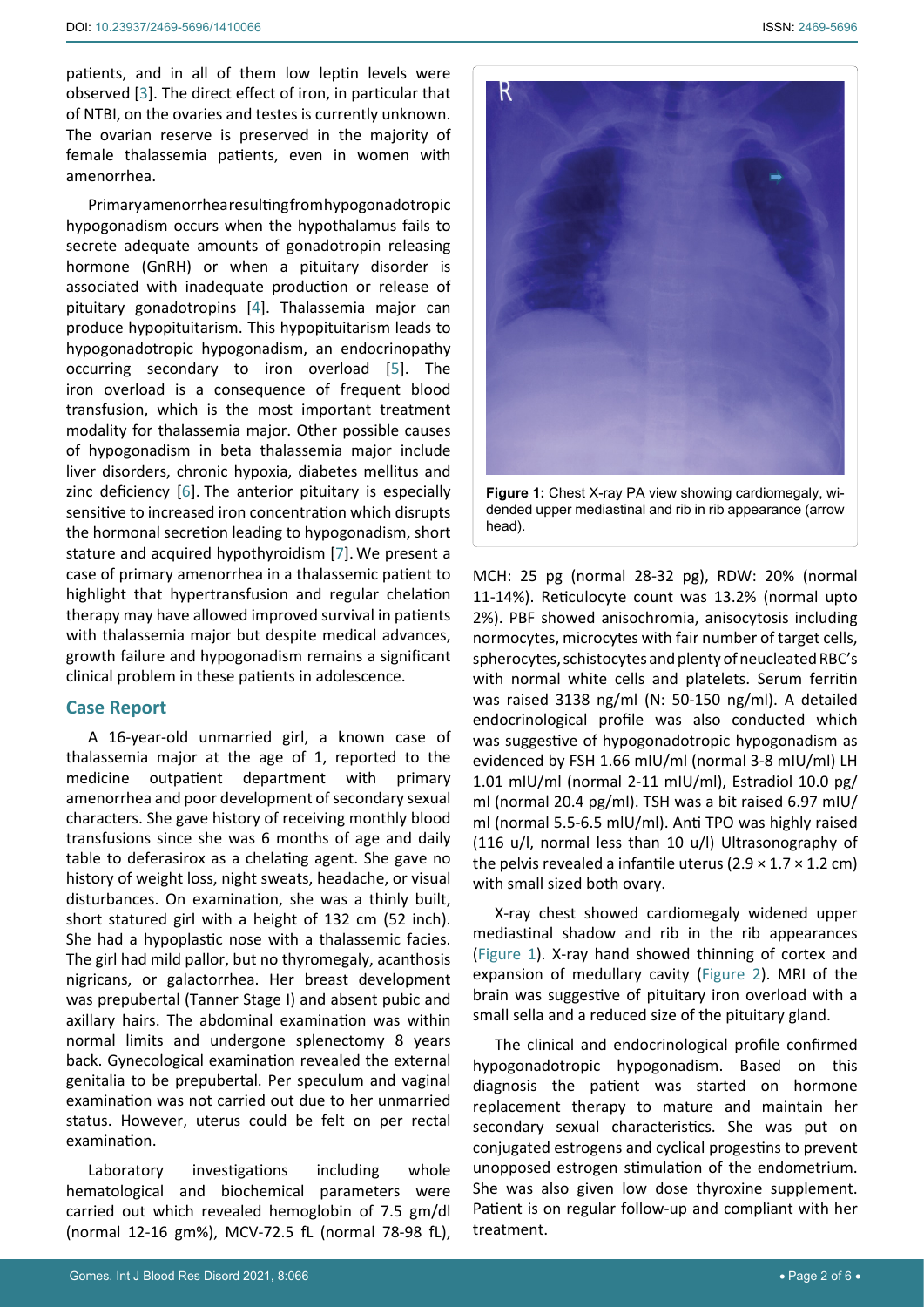<span id="page-2-0"></span>

**Figure 2:** X-ray of hand showing thinning of cortex and expansion of medullary caviy (arrow head).

#### **Discussion**

The thalassemia's are a heterogeneous group of genetic disorders in which the production of one or more globin chains of hemoglobin is suppressed. Depending on the defective chain, several types of thalassemia's have been described like α and β thalassemia. Before the introduction of regular blood transfusion, thalassemia patients died within the first few years. Frequent transfusion and chelation therapy is the most important treatment modality which has considerably prolonged. The survival of thalassemic patients [[8](#page-4-12)]. However, as a result of hypertransfusion therapy and prolonged longevity, iron tissue toxicity has become more common and contributes significantly too many structural, metabolic and endocrine consequences in these patients like hypothyroidism, hypogonadism and diabetes mellitus [[9](#page-4-13)].Hypogonadism resulting from iron induced pituitary dysfunction is the most frequently reported endocrine abnormality in patients with β thalassemia major [[10\]](#page-4-14).

Iron deposition in the anterior pituitary gland can be demonstrated beginning in the first decade of life, but clinical manifestations are usually not evident until the onset of puberty. At the earlier stage, only a diminished gonadotropin reserve with intact gonadotropin pulse was observed [[11](#page-4-15)]. There may be an asymptomatic phase of pituitary siderosis before hypogonadism occurs. Later, the gonadotropin reserve significantly diminishes, with markedly reduced spontaneous pulsatile gonadotropin activity which may lead to irreversible damage of the HPG axis.

Hematologic phenotypes were significantly associated with hypogonadotropic hypogonadism. A majority of patients (86.4%) with the  $\beta^{0}/\beta^{0}$  hematologic phenotype developed hypogonadotropic hypogonadism, while there was only a 25% occurrence in the  $\beta^0/\beta^+$  phenotype [[12](#page-4-7)]. High serum ferritin levels of more than 2500 ng/mL during puberty was also found to be a risk factor for hypogonadism [[13](#page-4-8)], with a 2.75 times greater likelihood of having hypogonadism compared with patients with serum ferritin levels less than 1000 ng/Ml [[14](#page-4-9)]. Nevertheless, splenectomized individuals who had serum ferritin levels less than 2500 ng/mL also had high rates of endocrine disorders.

There are three main clinical presentations of the HPG axis derangement in thalassemia major, including delayed puberty, arrested puberty and hypogonadism. Delayed puberty is defined as the absence of any pubertal signs by 14 years in boys and 13 years in girls [[15](#page-4-10)]. Arrested puberty is defined as the absence of further pubertal progression for more than 1 year after puberty has started. In patients with hypogonadism, spontaneous fertility is possible in well-chelated and welltransfused patients, but others with hypogonadotropic hypogonadism may need assisted reproductive techniques. Gonadal function is usually intact in patients with hypogonadotropic hypogonadism, indicating that ovulation or spermatogenesis can be induced by exogenous gonadotropin therapy. Hypothyroidism and diabetes mellitus also influence the outcome of fertility treatment, and specific treatments are needed.

Primary gonadal failure results from gonadal iron deposition. While secondary hypogonadism due to iron deposition on gonadotropic cells of the pituitary gland as revealed by poor response of LH and FSH to GnRH stimulation or a combination of both primary and secondary hypogonadism. Some studies have reported the incidence rate of failure of onset of puberty reaching 50% and may approach even 100%. Leptin is a polypeptide hormone produced by adipose cells that acts as a permissive signal to initiate puberty. Impaired in Leptin synthesis has been stated caused by iron toxicity on adipose tissue which delays a sexual maturation. Manifestations of low gonadotropin levels are a delayed onset of menarche, oligomenorrhea, secondary amenorrhea, reduced testicular size and breast size. These manifestations usually occur in significantly elevated serum iron and ferritin levels [[16\]](#page-4-11).

Another common endocrine dysfunction was short stature. Around 20%-30% patients with thalassemia major were reported to have growth hormone (GH) deficiency. The remaining 70%-80% had provocative tests such as clonidine or glucagon stimulation tests have revealed a lower peak of GH levels compared to those found in patients with short constitutional stature. The yearly growth velocity is either decreased or completely absent in thalassemia patients. Factors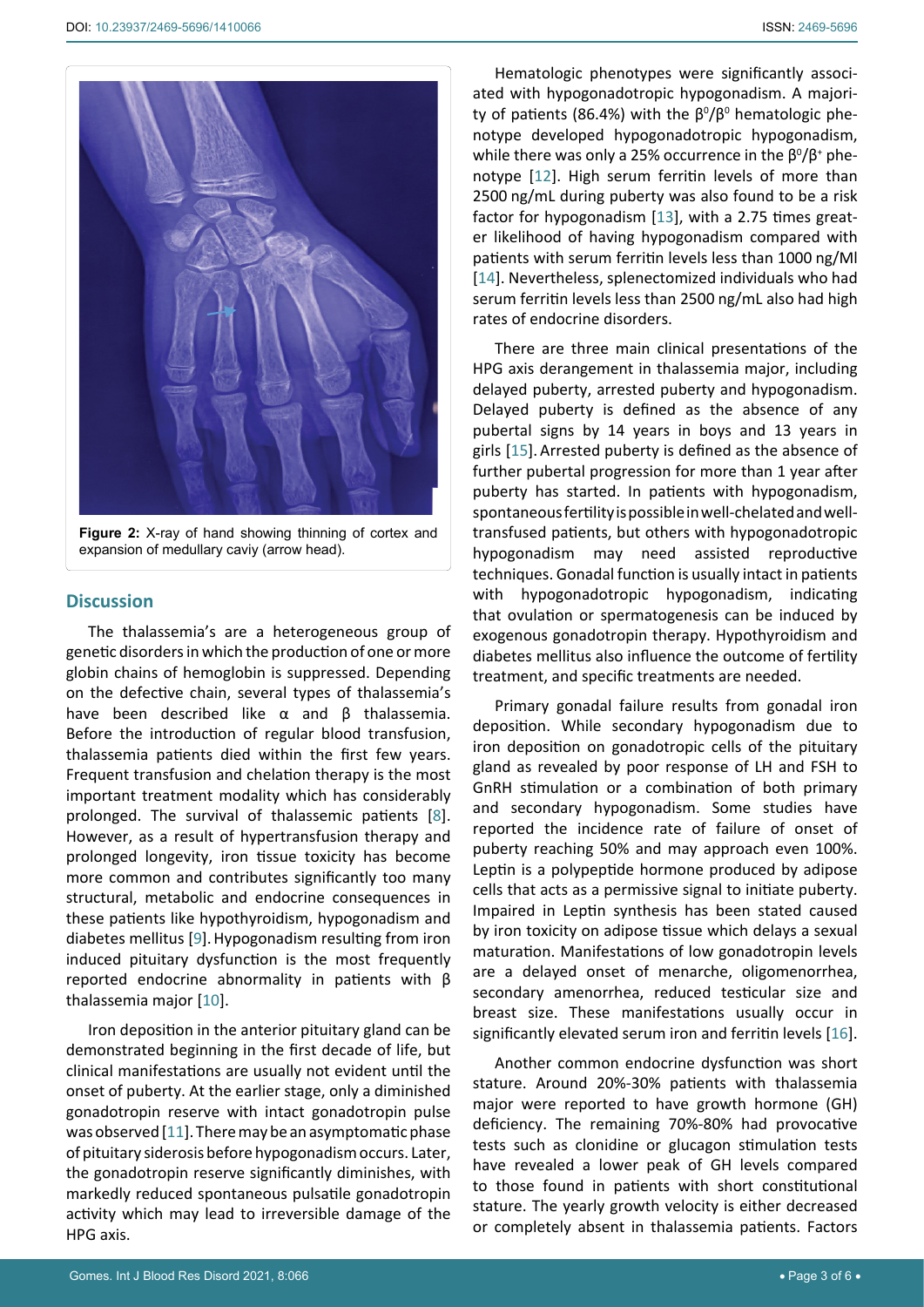that potentially caused growth failure include iron overload, Deferoxamine toxicity, free radical toxicity, anemia, zinc deficiency, delayed puberty, liver cirrhosis, primary hypothyroidism and defect in Growth Hormone-Insulin-like Growth Factor-1 (GH-IGF-1) axis [[16](#page-4-11)]. Low serum insulin-like growth factor-1 with normal growth hormone reserve in short thalassemia patients indicates that a state of relative growth hormone resistance exists [[17](#page-4-17)]. Skeletal maturation, on the other hand, occurs under the primary control of hormones from the adrenal, thyroid and sex glands [[18](#page-4-18)]. This patient showed normal IGF-1 levels, suggesting that the short stature was not secondary to decreased IGF-I by the liver.

Thyroid dysfunction was a complication in 3-27% of thalassemia patients, but its severity is related to the degree of iron overload. Autoimmune has no role in the pathogenesis of hypothyroid in thalassemia patients. Most of thalassemia patients have subclinical compensated hypothyroidism with high TSH but normal T4 and T3 levels as in our patient. Only 5% of thalassemia patient develop overt clinical hypothyroidism that requires treatment. The pathogenesis is remained unclear but thought to relate to lipid peroxidation, oxidative stress, and free radical release. Thyroid antibodies are negative, the thyroid glands are impalpable, and clinical features of disease are not present [[16,](#page-4-11)[19\]](#page-4-19).

HPG axis dysfunction can manifest as low estradiol or testosterone with low to normal serum LH and FSH as commonly seen in hypogonadotropic hypogonadism. Low estradiol and testosterone accompanied with increased serum LH and FSH indicates primary gonadal failure. In women, Anti-Müllerian hormone (AMH) AMH corresponds well with antral follicle count and can be used to accurately assess the ovarian reserve, independent of gonadotropin levels. AMH levels in thalassemia patients are overall normal, signifying that ovarian reserve is preserved and possibly serving as an important biomarker for reproduction [[20](#page-4-20)]. The history and clinical findings are substantiated by the laboratory investigations which was present in this patient. The circulating gonadotropins are inappropriately low and the levels of estradiol are extremely below the normal values.

The role of pituitary magnetic resonance imaging (MRI) in thalassemic patients has been studied in recent years. Hypogonadotropic hypogonadism is often hard to recognize before puberty because of the immaturity of the HPG axis [[21](#page-4-16)]. Early detection of pituitary iron overload is important since hypogonadism is not fully reversible by iron chelation [[22](#page-4-21)]. MRI has been used to predict asymptomatic iron deposition in the heart, liver, pancreas, and pituitary gland [[23](#page-5-5)- [25](#page-5-0)]. Decreased pituitary volume has been observed, which may be due to apoptosis of gonadotropic cells,

failure of gonadotropic cells to grow properly, and also the possibility of suppressed leptin level. Patients with transfusion iron overload begin to develop pituitary iron deposition since during the first decade of life. However significant pituitary volume loss, using mean and standard deviation for a particular age, is not observed until the second to third decade of life. Thus, the critical time for MRI surveillance may be at 10-20 years of age when many patients rapidly accumulate pituitary iron [[21](#page-4-16)]. For children under the age of 7 years, MRI data are lacking. It may show empty sella, decreased pituitary size.

Iron deposition in the anterior pituitary gland can decrease pituitary MRI signal intensity significantly in the T2-weighted image [[25](#page-5-0)]. MRI signal hypointensity is due to the paramagnetic effect of iron [[26](#page-5-1)], and serves as a useful tool for early detection of pituitary iron overload [[25](#page-5-0)].

Although liver iron concentration has been considered to be an excellent marker of total body iron load, no relationship has been found between liver and pituitary iron deposit using MRI [[27,](#page-5-2)[28](#page-5-3)]. The lack of correlation may be due to differences in transferrin receptor concentration, iron kinetics, and the degree of organ inflammation or fibrosis.

Sex steroid or pulsatile GnRH can be utilized to induce puberty if the HPG axis is functionally intact, especially at an early stage of hypogonadotropic hypogonadism. Later on, if the HPG axis is irreversibly damaged, sex steroid replacement therapy is the only option to induce puberty. Generally, it is advisable to initiate puberty with sex steroid replacement therapy by age 13 in women and age 14 in men [[29](#page-5-4)]. Factors such as severity of iron overload, liver disease and growth hormone deficiency should be considered before pubertal induction [[15\]](#page-4-10).

According to the Thalassaemia International Federation recommendations [[15](#page-4-10)], therapy in women may begin with oral ethinyl estradiol (2.5-5 µg daily) for 6 months, followed by hormonal reassessment. If spontaneous puberty does not occur within 6 months after the end of treatment, oral estrogen is reintroduced in gradually increasing doses (ethinyl estradiol from 5-10 µg daily) for another 12 months. If patients do not experience breakthrough uterine bleeding, low-dose estrogen-progesterone hormone replacement is the recommended treatment. Our patient being a young unmarried girl has been started on estrogens and cyclical progestin therapy. Timely recognition and prevention of the endocrine complications, by early and regular chelation therapy is mandatory for the improvement of the quality of life and favorable psychological outcome of thalassemic patients.

The risks and benefits of hormone replacement therapy should be discussed with patients. The high incidence of thromboembolic event in thalassemia, 1-29%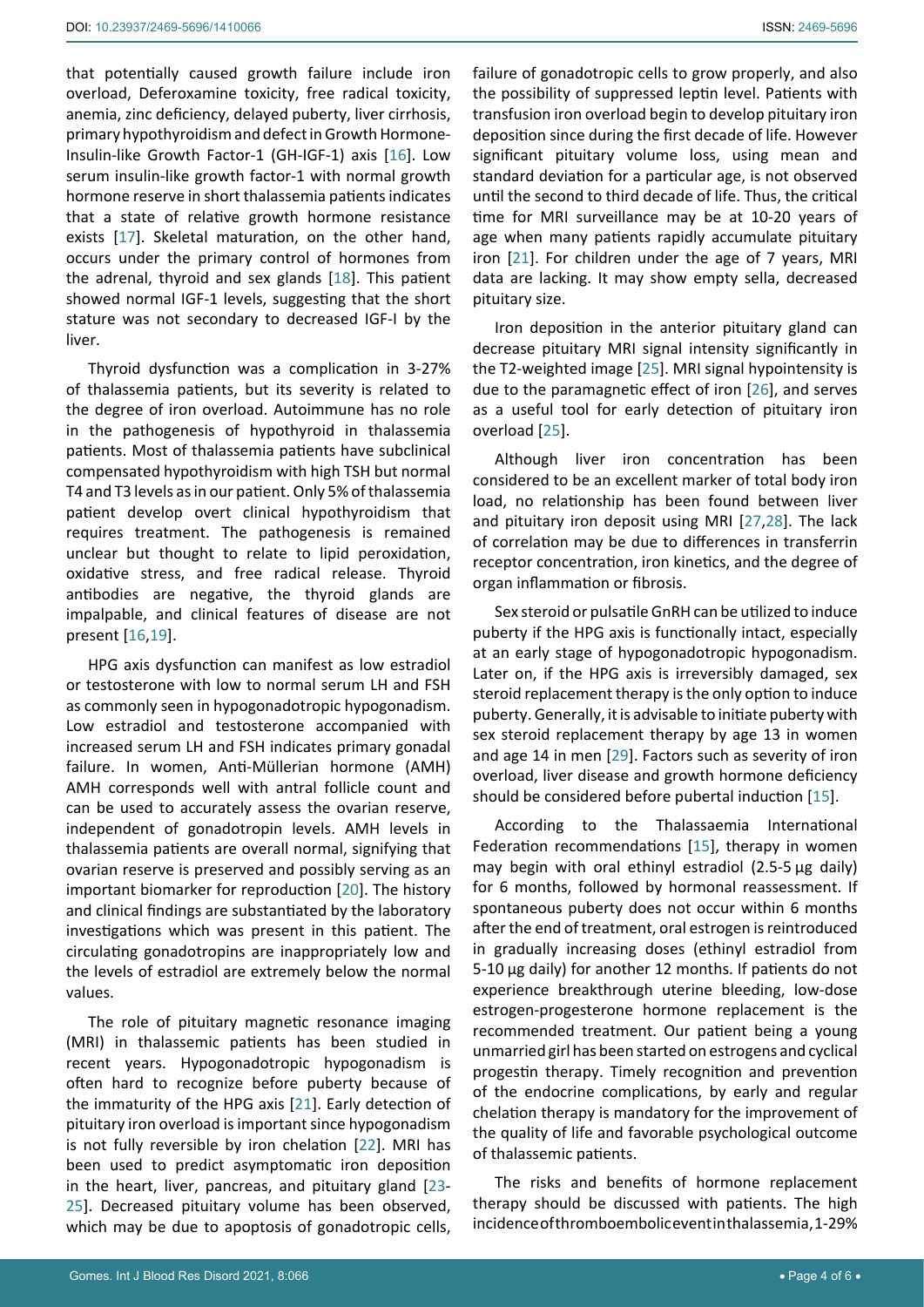from various studies [[30](#page-5-6)], has led to the identification of a hypercoagulable state in thalassemic patients. The absence of the spleen can contribute to and increase the risk of thrombosis in many hematologic diseases. From the treatment of symptoms of the menopause clinical practice guideline of the Endocrine Society, randomized controlled trials (RCT) demonstrated that oral estrogen increases venous thromboembolism (VTE) risk in women aged 50 to 59 [[31](#page-5-7)]. Observational studies and meta-analyses suggest that transdermal estrogen therapy does not increase VTE risk, even in women with thrombophilia. No RCTs were conducted in thalassemic patients; thus, hormonal replacement therapy in hypogonadal thalassemic patients should be used cautiously, preferably in transdermal form.

Early studies have shown little impact on the course of progressive endocrine dysfunction in patients with chelation therapy, Deferoxamine. Only aggressive chelation therapy with a combination of Deferoxamine and Deferipronehas achieved improved outcomes of endocrine complications. However, intensive chelation was normally in emergency and for a short period, as it could impact the therapy compliance negatively and drug-related adverse events [[32](#page-5-8)].

#### **Conclusion**

High prevalence of endocrine disorders demonstrating that these abnormalities were related to iron overload. This patient has hypogonadotropic hypogonadism (resulting from iron deposition in the pituitary gonadotrope), short stature and subclinical hypothyroid, as his endocrine complication-related thalassemia. Endocrine evaluation in these patients should be done regularly, and it is recommended to start chelating therapy during the first years of life in patients who have iron overload. Treatment for endocrine abnormalities needs to continue to optimize the quality of life of the patient and for normal pubertal development. Fertility is usually retrievable with treatment. However, the evaluation for fitness for pregnancy and preconceptional improvement of health are of paramount importance for optimum results.

### **Conflict of Interest**

None declared.

### **References**

- <span id="page-4-0"></span>1. [Hershko C \(2010\) Pathogenesis and management of iron](https://pubmed.ncbi.nlm.nih.gov/20712765/)  [toxicity in thalassemia. Ann N Y Acad Sci 1202: 1-9.](https://pubmed.ncbi.nlm.nih.gov/20712765/)
- <span id="page-4-1"></span>2. [Atkin SL, Hipkin LJ, Landolt AM, Jeffreys RV, Foy PM, et](https://pubmed.ncbi.nlm.nih.gov/9568803/)  [al. \(1998\) Effect of cell density on hormonal secretion from](https://pubmed.ncbi.nlm.nih.gov/9568803/)  [human pituitary adenomas in vitro. Horm Res 49: 203-209.](https://pubmed.ncbi.nlm.nih.gov/9568803/)
- <span id="page-4-2"></span>3. [Moshtaghi-Kashanian GR, Razavi F \(2009\) Ghrelin and](https://pubmed.ncbi.nlm.nih.gov/19671520/)  [leptin levels in relation to puberty and reproductive function](https://pubmed.ncbi.nlm.nih.gov/19671520/)  [in patients with beta-thalassemia. Hormones \(Athens\) 8:](https://pubmed.ncbi.nlm.nih.gov/19671520/)  [207-213.](https://pubmed.ncbi.nlm.nih.gov/19671520/)
- <span id="page-4-3"></span>4. Schillings WJ, McClamrock lID (2007) Amenorrhea. In: Berek &Novak's, Gynecology. (14<sup>th</sup> edn), Lippincott Williams &Wilkins, USA, 1035-1065.
- <span id="page-4-4"></span>5. [Karamifar H, Karimi M, Amirhakimi GR, Badiei M \(2006\)](https://pubmed.ncbi.nlm.nih.gov/23674986/)  [Endocrine functions in thalassemia intermedia. Int J Biomed](https://pubmed.ncbi.nlm.nih.gov/23674986/)  [Sci 2: 236-240.](https://pubmed.ncbi.nlm.nih.gov/23674986/)
- <span id="page-4-5"></span>6. [De Sanctis V \(2002\) Growth and puberty and its](https://pubmed.ncbi.nlm.nih.gov/12373018/)  [management in Thalassemia. Horm Res 58: 72-79.](https://pubmed.ncbi.nlm.nih.gov/12373018/)
- <span id="page-4-6"></span>7. [Toumba M, Sergis A, Kanaris C, Skordis N \(2007\) Endocrine](https://pubmed.ncbi.nlm.nih.gov/18084158/)  [complications in patients with thalassemia major. Paediatric](https://pubmed.ncbi.nlm.nih.gov/18084158/)  [Endocrinol Rev 5: 642-648.](https://pubmed.ncbi.nlm.nih.gov/18084158/)
- <span id="page-4-12"></span>8. [Soliman AT, Eizaalabeny MM, Ragab M \(2000\)](https://pubmed.ncbi.nlm.nih.gov/10822933/)  [Spontaneous and GnRH provoked gonadotropin secretion](https://pubmed.ncbi.nlm.nih.gov/10822933/)  [and testeterone response to human chorionic gonadotropin](https://pubmed.ncbi.nlm.nih.gov/10822933/)  [in adolescent boys with thalassemia major and delayed](https://pubmed.ncbi.nlm.nih.gov/10822933/)  [puberty. J Trop Pediatr 46: 79-85.](https://pubmed.ncbi.nlm.nih.gov/10822933/)
- <span id="page-4-13"></span>9. [Low Le \(1997\) Growth, puberty and endocrine function in](https://pubmed.ncbi.nlm.nih.gov/9364350/)  [beta thalassemia major. J Paedatr Endocrinol Metab 10:](https://pubmed.ncbi.nlm.nih.gov/9364350/)  [175-184.](https://pubmed.ncbi.nlm.nih.gov/9364350/)
- <span id="page-4-14"></span>10. Pallais JC, Caudill M, Pitteloud N, Seminara S, Crowley WF Jr (1993) Hypogonadotropic hypogonadism overview. In: Pagon RA, Bird TC, Dolan CR, Stephens K, Gene Reviews. University of Washington, Seattle.
- <span id="page-4-15"></span>11. [Chatterjee R, Katz M, Cox TF, Porter JB \(1993\) Prospective](https://pubmed.ncbi.nlm.nih.gov/8222291/)  [study of the hypothalamic-pituitary axis in thalassaemic](https://pubmed.ncbi.nlm.nih.gov/8222291/)  [patients who developed secondary amenorrhoea. Clin](https://pubmed.ncbi.nlm.nih.gov/8222291/)  [Endocrinol \(Oxf\) 39: 287-296.](https://pubmed.ncbi.nlm.nih.gov/8222291/)
- <span id="page-4-7"></span>12. [Chern JP, Lin KH, Tsai WY, Wang SC, Lu MY, et al.](https://pubmed.ncbi.nlm.nih.gov/14608198/)  [\(2003\) Hypogonadotropic hypogonadism and hematologic](https://pubmed.ncbi.nlm.nih.gov/14608198/)  [phenotype in patients with transfusion-dependent beta](https://pubmed.ncbi.nlm.nih.gov/14608198/)[thalassemia. J Pediatr Hematol Oncol 25: 880-884.](https://pubmed.ncbi.nlm.nih.gov/14608198/)
- <span id="page-4-8"></span>13. [Shalitin S, Carmi D, Weintrob N, Phillip M, Miskin H, et al.](https://pubmed.ncbi.nlm.nih.gov/15654898/)  [\(2005\) Serum ferritin level as a predictor of impaired growth](https://pubmed.ncbi.nlm.nih.gov/15654898/)  [and puberty in thalassemia major patients. Eur J Haematol](https://pubmed.ncbi.nlm.nih.gov/15654898/)  [74: 93-100.](https://pubmed.ncbi.nlm.nih.gov/15654898/)
- <span id="page-4-9"></span>14. [Belhoul K, Bakir M, Saned M-S, Kadhim AA, Musallam K,](https://pubmed.ncbi.nlm.nih.gov/22281991/)  [et al. \(2012\) Serum ferritin levels and endocrinopathy in](https://pubmed.ncbi.nlm.nih.gov/22281991/)  [medically treated patients with β thalassemia major. Ann](https://pubmed.ncbi.nlm.nih.gov/22281991/)  [Hematol 91: 1107-1114.](https://pubmed.ncbi.nlm.nih.gov/22281991/)
- <span id="page-4-10"></span>15. Cappellini MD, Cohen A, Porter J, Taher A, Viprakasit V (2014) Thalassaemia International Federation. (3rd edn), Nicosia, Cyprus. Guidelines for the management of transfusion dependent thalassaemia.
- <span id="page-4-11"></span>16. [De P, Mistry R, Wright C, Pancham S, Burbridge W, et al.](https://www.scirp.org/journal/paperinformation.aspx?paperid=42952)  [\(2014\) A review of endocrine disorders in thalassemia.](https://www.scirp.org/journal/paperinformation.aspx?paperid=42952)  [Open J Endocr Metab Dis 4: 25-34.](https://www.scirp.org/journal/paperinformation.aspx?paperid=42952)
- <span id="page-4-17"></span>17. [Najafipour F \(2008\) Evaluation of endocrine disorders in](https://sites.kowsarpub.com/ijem/articles/74920.html)  [patients with thalassemia major. Int J Endocrinol Metab.](https://sites.kowsarpub.com/ijem/articles/74920.html)
- <span id="page-4-18"></span>18. [Rimoin DL, Borochowitz Z, Horton WA \(1986\) Short stature:](https://www.ncbi.nlm.nih.gov/labs/pmc/articles/PMC1306754/)  [Physiology and pathology. West J Med 144: 710-721.](https://www.ncbi.nlm.nih.gov/labs/pmc/articles/PMC1306754/)
- <span id="page-4-19"></span>19. [Joshi R, Phatarpekar A \(2013\) Endocrine abnormalities in](https://sljch.sljol.info/articles/abstract/10.4038/sljch.v42i2.5628/)  [children with Beta thalassaemia major. Sri Lanka J Child](https://sljch.sljol.info/articles/abstract/10.4038/sljch.v42i2.5628/)  [Health 42: 81-86.](https://sljch.sljol.info/articles/abstract/10.4038/sljch.v42i2.5628/)
- <span id="page-4-20"></span>20. [Singer ST, Vichinsky EP, Gildengorin G, van Disseldorp](https://pubmed.ncbi.nlm.nih.gov/21757620/)  [J, Rosen M, et al. \(2011\) Reproductive capacity in iron](https://pubmed.ncbi.nlm.nih.gov/21757620/)  [overloaded women with thalassemia major. Blood 118:](https://pubmed.ncbi.nlm.nih.gov/21757620/)  [2878-2881.](https://pubmed.ncbi.nlm.nih.gov/21757620/)
- <span id="page-4-16"></span>21. [Noetzli LJ, Panigrahy A, Mittelman SD, Hyderi A,](https://pubmed.ncbi.nlm.nih.gov/22213195/)  [Dongelyan A, et al. \(2012\) Pituitary iron and volume predict](https://pubmed.ncbi.nlm.nih.gov/22213195/)  [hypogonadism in transfusional iron overload. Am J Hematol](https://pubmed.ncbi.nlm.nih.gov/22213195/)  [87: 167-171.](https://pubmed.ncbi.nlm.nih.gov/22213195/)
- <span id="page-4-21"></span>22. [Farmaki K, Tzoumari I, Pappa C, Chouliaras G, Berdoukas](https://pubmed.ncbi.nlm.nih.gov/19912219/)  [V \(2010\) Normalisation of total body iron load with very](https://pubmed.ncbi.nlm.nih.gov/19912219/)  [intensive combined chelation reverses cardiac and](https://pubmed.ncbi.nlm.nih.gov/19912219/)